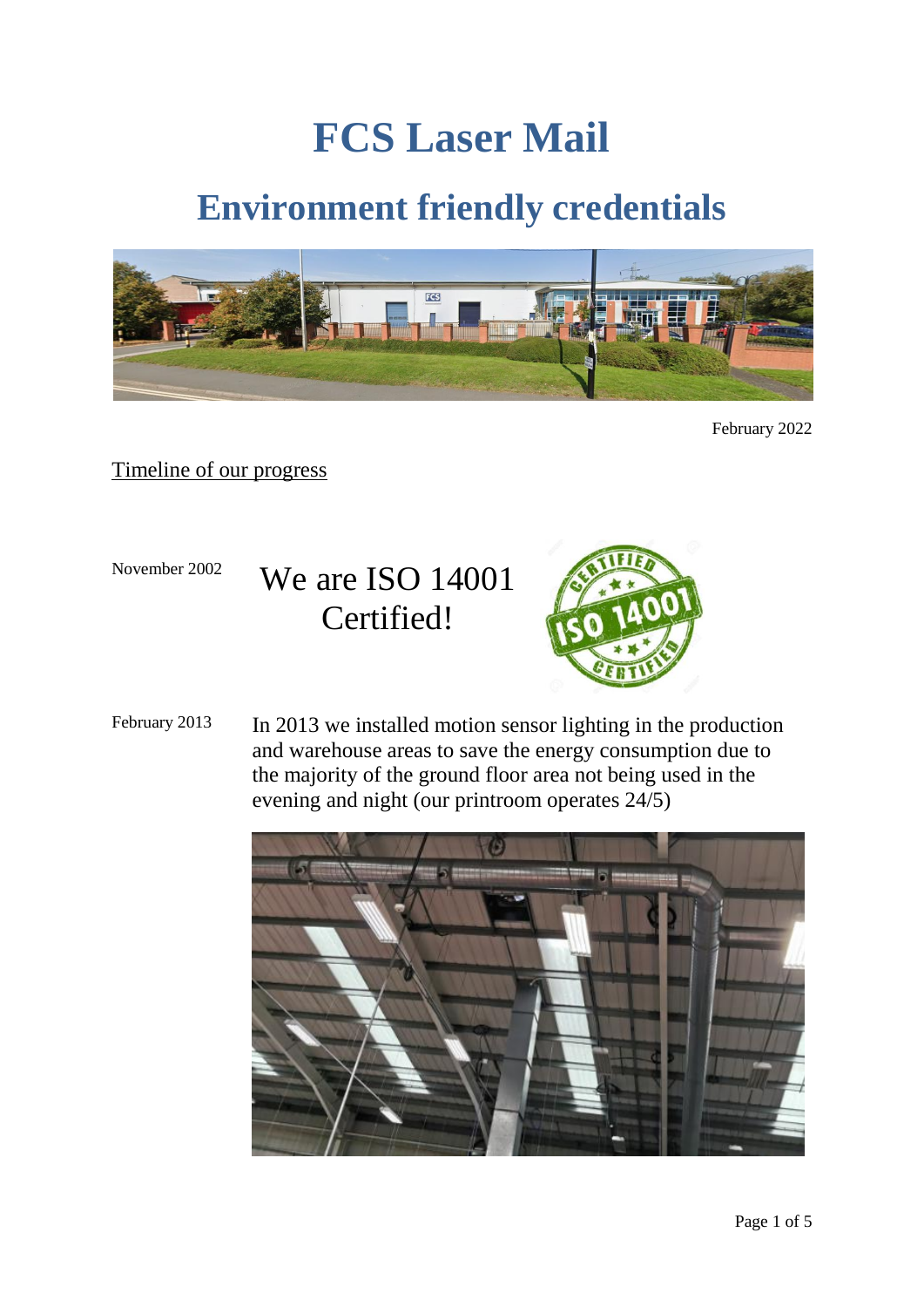April 2018 Solar panel installation. On average, solar energy covers 23% of our annual energy consumption



June 2019

We are FSC (Forest Stewardship Council) Certified!



The mark of responsible forestry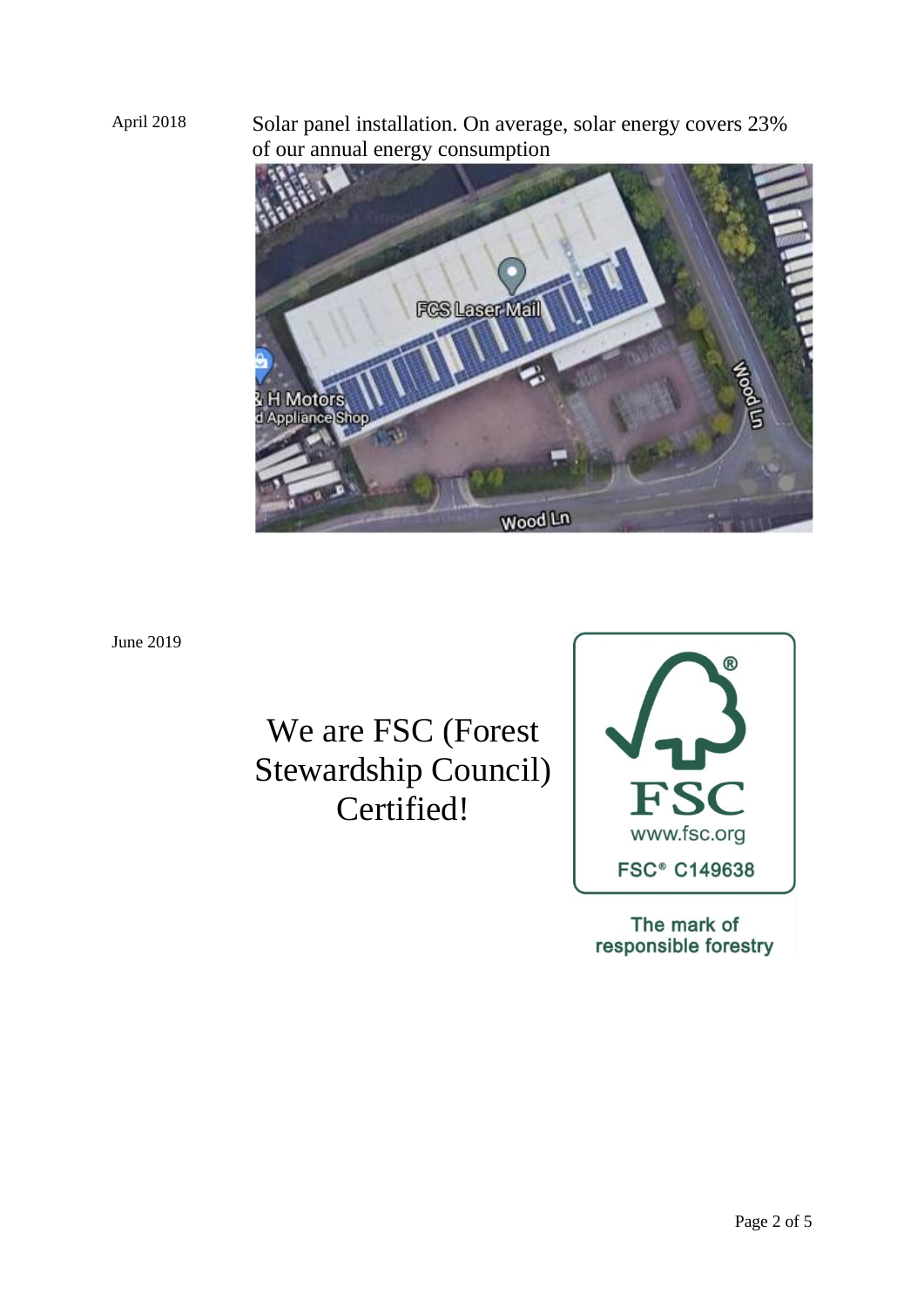January 2020 From January 2020 company's corporate fleet vehicle policy requires to buy only hybrid cars. At the moment from our 11 car fleet (including 2 vans) we have 4 cars which are Hybrid (mix of full hybrids and plug in hybrids)



January 2020 At the beginning of 2020 we installed a car charging station in our car park



February 2020 In the beginning of 2020 we have started gradual replacement of regular lighting with the LED panels throughout the building to save more energy

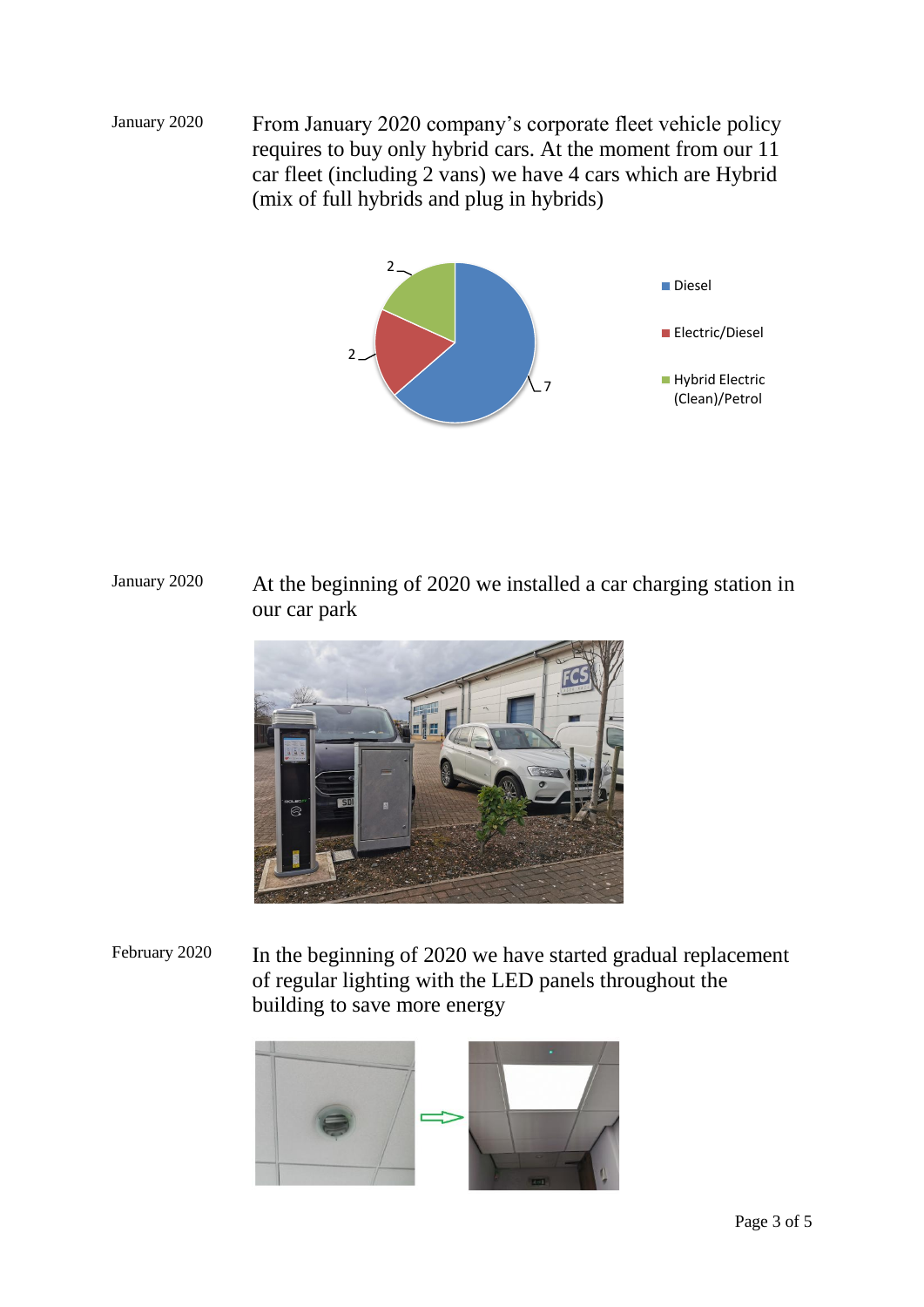| <b>Fuel mix</b>                       | Coal |      |     | <b>Gas  Nuclear  Renewable  Other</b> |     | <b>Total</b> |
|---------------------------------------|------|------|-----|---------------------------------------|-----|--------------|
| Supplier till<br>December 2020        | 6.3  | 72.0 | 8.2 | 8.3                                   | 5.2 | 100%         |
| New supplier<br>from December<br>2020 | 3    | 39   | 5   | 50                                    | 3   | 100%         |

December 2020 Our Electricity suppliers' reports show the source of the energy we are using in addition of our solar panels

December 2021 At the end of 2021 we have started gradual replacement of water taps in the toilets from manual opening/closing to push taps.